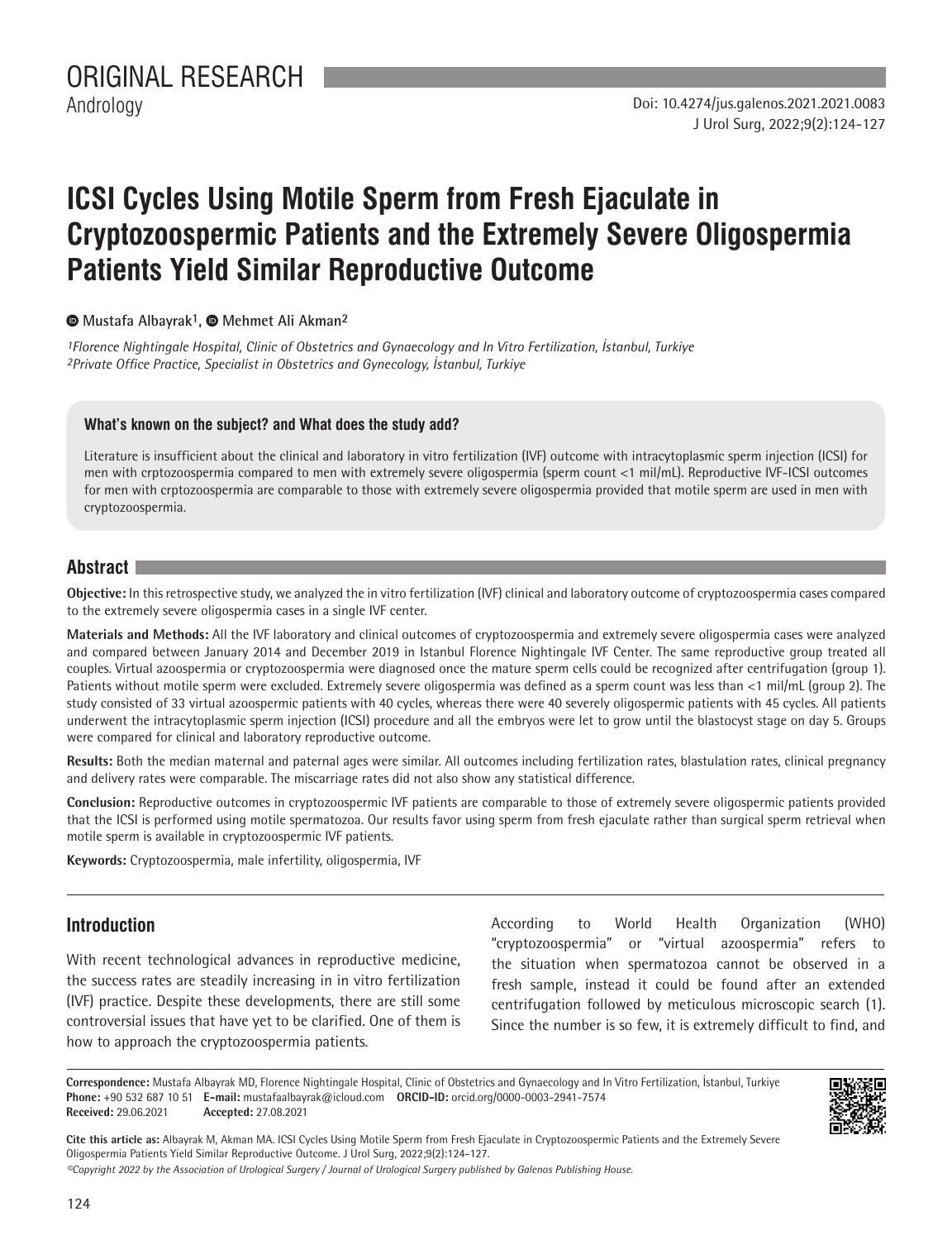in most laboratories, it is very easy to miss as well. That is why all the patients diagnosed to have azoospermia should be referred to a tertiary andrology center where a detailed semen analysis should be performed and used if any spermatozoa are recovered. This is extremely important to avoid unnecessary surgical interventions for the male partner, such as testicular sperm extraction (TESE) and to save the patients from unnecessary surgical expenses.

These oligospermia are usually classified into 3 classes; mild (10- 15 mil/mL), moderate (5-10 mil/mL) and severe (<5 mil/mL) (2). Additionally, here in this study we referred to the oligospermia patients having less than <1 mil/mL on semen analysis as extremely severe oligospermia.

The aim of this retrospective study was to compare the outcome of the intracytoplasmic sperm injection (ICSI) cycles using motile spermatozoa recovered from fresh ejaculate of the cryptozoospermia patients to that of ICSI cycles with extremely severe oligospermia cases in the same IVF program.

# **Materials and Methods**

In this retrospective study, we analyzed all the infertile couples with male factor IVF cycles managed at the Istanbul Florence Nightingale Hospital IVF Unit (including the andrology workup) between January 2014 and December 2019. Couples were managed and ovum pickups were performed by a single IVF clinician (M.A.A.) and all andrology work-up was accomplished by the same andrology technician. Ethics approval was obtained from Demiroglu Bilim University Ethics Committee (ethics approval no: 2021-12-02).

According to the semen analysis on the day of oocyte pick up, we grouped the cycles into two: in the group 1 we included the cryptozoospermia cases, whereas in group 2 there were cycles in which sperm analysis showed less than 1 million/mL sperm (extremely severe oligospermia group). We excluded the cycles in which no motile sperm was detected and the ones where the ICSI was performed through the frozen sperm. None of the patients with the presence of motile spermatozoa on the day of oocyte pick up underwent surgery for sperm recovery. All sperm analyzes were performed at least twice.

Additionally, to decrease the possibility of female factor as the confounding factor as much as possible, the cycles where maternal age was more than 40 years and less than 5 mature oocytes (MII oocytes) aspirated were excluded from the study in which fertilization failure may have resulted from the female factor.

Briefly stimulation was done as follows: In all controlled ovarian hyperstimulation cycles the patients were stimulated with the use of the same gonadotropin, namely u-hMG (Merional® IBSA, Switzerland). The initial dose was 75-225 units daily s.c. which was adjusted based on the response to previous cycles and/or body mass index. When the leading follicle reached 14 mm in diameter one ampoule of GnRH antagonist Cetrorelix 0.25 mg daily s.c. (Cetrotide® , Merck, Germany) was added daily until the day of trigger. Once the follicles reached 18-20 mm in diameter, r-hcg 250 mcg sc (group 1) (Ovitrelle®, Merc Serono, Italy) was administered. Thirty-five hours later, oocytes were retrieved under general anesthesia. ICSI was used for all cycles and all the embryos were let to grow until the blastocyst stage on day 5. On the day of oocyte pick up, semen analysis was performed according to the WHO criteria (1).

Cryptozoospermia was only diagnosed when the mature sperm cells were reported after centrifugation at 1800 x g for at least five minutes in an azoospermic man at semen analysis.

The embryo transfer (ET) was performed by the same clinician with a full bladder under transabdominal guidance. Twelve days post ET, all the patients gave blood pregnancy test and test-positive ones were called for transvaginal ultrasonography 15 days later. We defined clinical pregnancy once we saw the gestational sac with fetal cardiac activity inside.

Power analysis was performed based on the study of Ben-Ami et al. (3). They found 15% (8/68) pregnancy rate for ejaculated sperm per cycle compared with 42% (17/48) in couples who underwent surgical sperm retrieval. Considering into account these results, with a power of 80% and alpha value 0.05 and beta value 0.2, the sample size calculated is 84 cycles (42+42) (https://clincalc.com/stats/samplesize.aspx).

## **Statistical Analysis**

For data analysis, the Statistical Package for the Social Sciences (SPSS), version 21.0 (SPSS Inc., Chicago, IL) statistical computing software was used. Variables were given as medians (interquartil range). The quantitative data of the groups were compared with Mann-Whitney U test. Categorical data and relationships between the groups were analyzed using the chi-squared test. P<0.05 was considered statistically significant.

## **Results**

In the group 1, there were 33 patients with 40 cycles and in group 2, there were 40 patients with 45 cycles (Table 1). Group 1 and group 2 did not differ in the mean age, the amount of hMG consumed, endometrial thickness on the day of hCG trigger, total and mature oocytes retrieved, fertilization rates and the number of embryos transferred. Additionally, the obstetric outcomes regarding clinical pregnancy, miscarriage and delivery rates did not reach statistically significant differences among the groups (Table 1).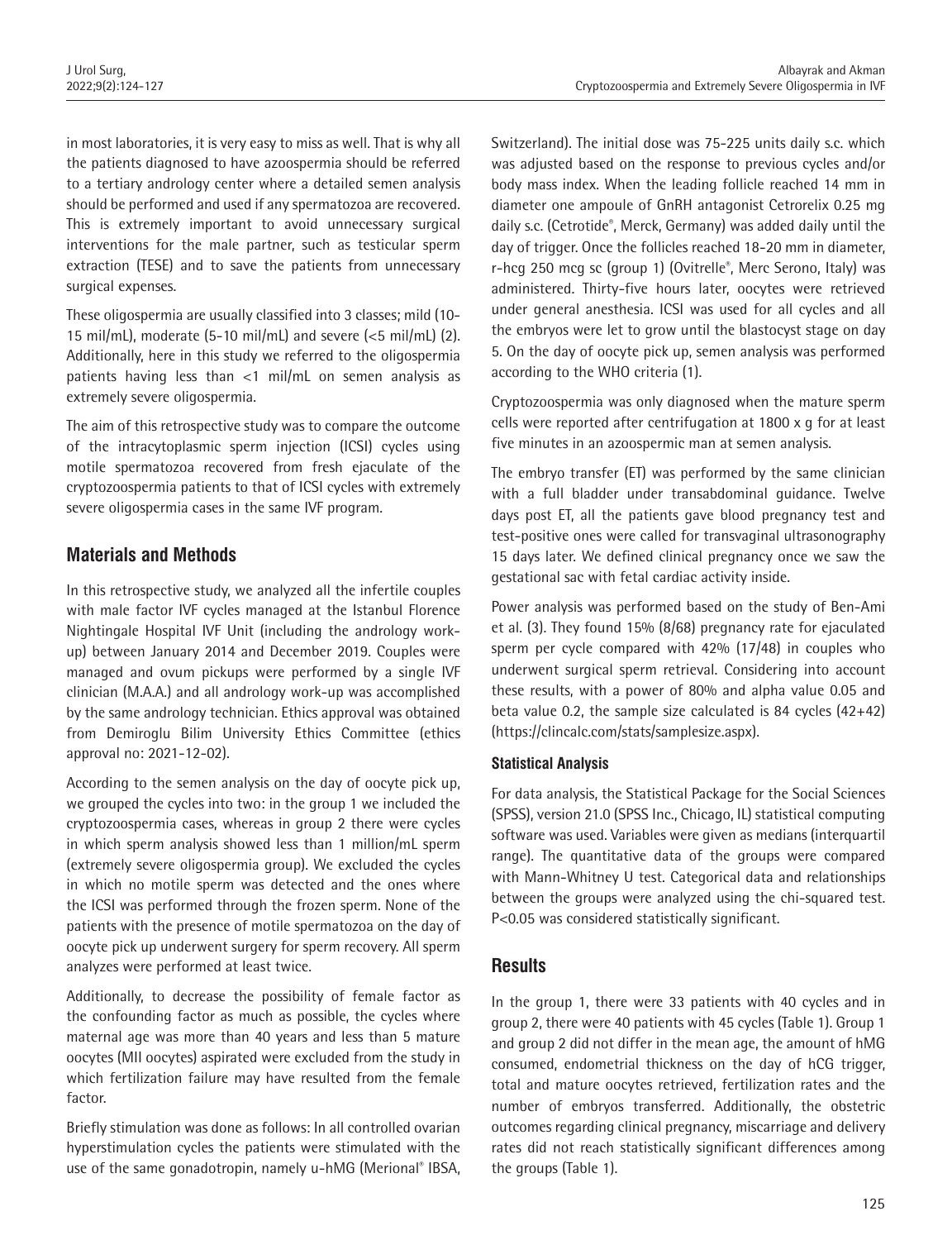| Table 1. Patient and cycle characteristics with pregnancy outcome        |                                              |                                          |           |
|--------------------------------------------------------------------------|----------------------------------------------|------------------------------------------|-----------|
| Variable                                                                 | Group 1 (Cryptozoo<br>spermia) (n=40 cycles) | Group $2$ (<1 mil/mL)<br>$(n=45$ cycles) |           |
| Maternal age (year)*                                                     | 31.50                                        | 28                                       | <b>NS</b> |
| Range                                                                    | $(21 - 39)$                                  | $(21 - 39)$                              |           |
| Consumed hMG medication (units) <sup>*</sup>                             | 2697.50±865.78                               | 2419.44+773.77                           | <b>NS</b> |
| The end. thickness on hCG day <sup>+</sup>                               | $9.85 \pm 1.24$                              | $9.74 \pm 1.30$                          | <b>NS</b> |
| Total oocytes retrieved*                                                 | 9                                            | 12                                       | <b>NS</b> |
| Range                                                                    | $(5-23)$                                     | $(5-27)$                                 |           |
| Number of M2 oocytes retrieved*                                          | 7                                            | 9                                        | <b>NS</b> |
| Range                                                                    | $(5-17)$                                     | $(5-20)$                                 |           |
| Fertilization rate (%)*                                                  | 80                                           | 80                                       | <b>NS</b> |
| Range                                                                    | $(40 - 100)$                                 | $(33.33 - 100)$                          |           |
| Number of transferred embryos*                                           | $\overline{2}$                               | $\overline{2}$                           | NS.       |
| Clinical pregnancy rate (%)                                              | 67.50                                        | 64.44                                    |           |
| Miscarriage rate (%)                                                     | 7.50                                         | 13.33                                    | <b>NS</b> |
| Delivery rate (%)                                                        | 60                                           | 51.11                                    | <b>NS</b> |
| *values are in median, $t$ : values are in mean $\pm$ standard deviation |                                              |                                          |           |

# **Discussion**

In this study, we found that the primary reproductive outcomes, including clinical pregnancy, miscarriage and delivery rates, were similar among the groups. Additionally, secondary outcomes, including the number of gonadotropins consumed, endometrial thickness on the day of hCG trigger, total and mature oocytes retrieved, fertilization rates and the number of embryos transferred did not differ between groups.

The cryptozoospermia is really a big challenge in IVF practice. If the ejaculate does not contain a suitable sperm sample due to inadequate motility or abnormal morphology, etc. the clinical decision is straightforward to proceed with performing surgical operation to recover the sperm. However, the ideal approach to cryptozoospermia in the presence of motile spermatozoa following centrifugation is still not clear. Some advocate the direct use of motile spermatozoon for ICSI from fresh ejaculate and others favor surgery to recover sperm (4-8). Hauser et al. (4) found that fresh TESE should be considered a treatment of choice in cryptozoospermia cycles showing superior fertility potential compared to use of motile sperm recovered after centrifugation. In another study, Miller et al. (5) compared the micro-TESE surgery with fresh ejaculate and found that they gave similar pregnancy rates. But the miscarriage rates were higher in the ejaculate group and they suggest doing fresh TESE in cryptozoospermic IVF patients. However, in our study, although the pregnancy and delivery rates were higher and miscarriage rate was lower in the group 1 compared to group 2, this difference did not reach statistical significance.

Even, several published meta-analyses showed some contradictory results. In their meta-analysis, Abhyankar et al. (6) concluded that the existing literature does not support a recommendation for men with cryptospermia to use TESE in preference over ejaculated sperm. Contrary to this, in another meta-analysis Ku et al. (7) found that the take home baby rates are higher in the TESE group and concluded that TESE has more advantages for ICSI patients with cryptozoospermia, especially in younger couples. Similarly, in another meta-analysis Kang et al. (8) found that TESE yields better embryo quality, higher pregnancy and implantation rates and recommend that TESE should be the treatment of choice in cryptozoospermic IVF patients.

In our current practice, we do not proceed to surgery if fresh ejaculate yields motile spermatozoa in the cryptozoospermic IVF patients. We think the presence of motile spermatozoa on the day of oocyte pick up is the most essential factor in proceeding with surgery or not. It is a very critical decision to perform surgery in these patients with very limited numbers of spermatozoa. It is well known that spermatogenesis is a focal and periodic process. This means one can miss the sperm producing region during surgery and deceptively present the case as complete azoospermia. Additionally, one can find the focus and may harm that solely sperm producing region and unfortunately, if the IVF treatment fails, these patients may never father a child. Therefore, considering these potential disadvantages of surgery and the absence of solid-state evidence of superiority, we think balance tips toward non-surgical approach. Therefore, considering our results, since performing ICSI with motile